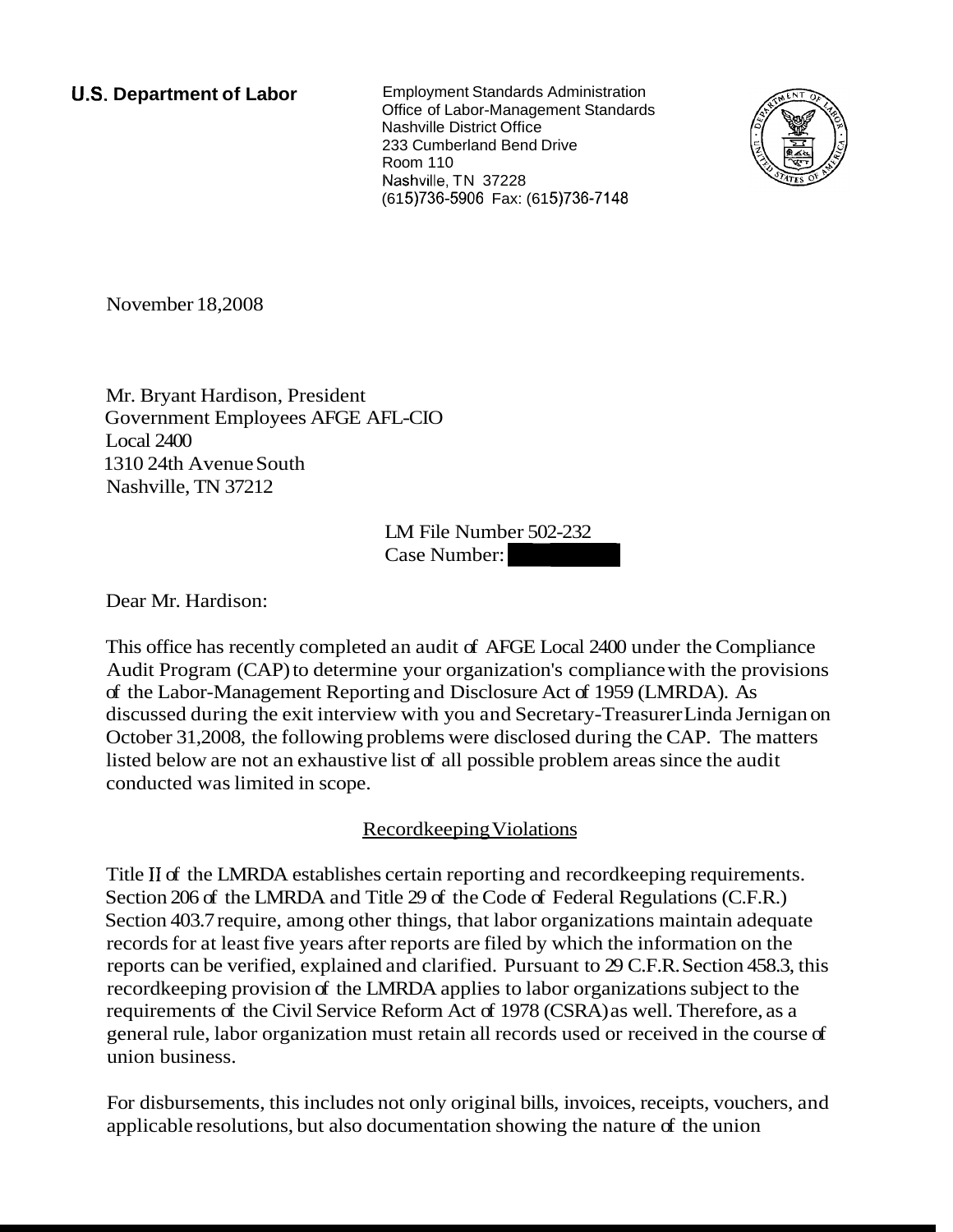Mr. Brvant Hardison November 18,2008 Page 2 of 4

business requiring the disbursement, the goods or services received, and the identity of the recipient(s) of the goods or services. In most instances, this documentation requirement can be satisfied with a sufficiently descriptive expense receipt or invoice. If an expense receipt is not sufficiently descriptive, a union officer or employee should write a note on it providing the additional information. For money it receives, the labor organization must keep at least one record showing the date, amount, purpose, and source of that money. The labor organization must also retain bank records for all accounts.

The audit of Local 2400's 2007 records revealed the following recordkeeping violations:

1. General Reimbursed and Credit Card Expenses

Local 2400 did not retain adequate documentation for reimbursed expenses and credit card expenses incurred by union officers. For example, the local failed to retain a receipt for an airline ticket purchased for the National VA Convention in Hawaii.

As previously noted above, labor organizations must retain original receipts, bills, and vouchers for all disbursements. The president and treasurer (or corresponding principal officers) of your union, who are required to sign your union's LM report, are responsible for properly maintaining union records.

2. Meal Expenses

Local 2400 records of meal expenses did not always include written explanations of union business conducted or the names and titles of the persons incurring the restaurant charges. Union records of meal expenses must include written explanations of the union business conducted and the full names and titles of all persons who incurred the restaurant charges. Also, the records retained must identify the names of the restaurants where the officers or employees incurred meal expenses. of union business conducted or the names and titles of the persons incurring the<br>restaurant charges. Union records of meal expenses must include written<br>explanations of the union business conducted and the full names and

3. Lost Wages

Local 2400 did not retain adequate documentation for lost wage reimbursement records in support of lost wage claims that identify each date lost wages were incurred, the number of hours lost on each date, the applicable rate of pay, and a description of the union business conducted. The OLMS audit found that Local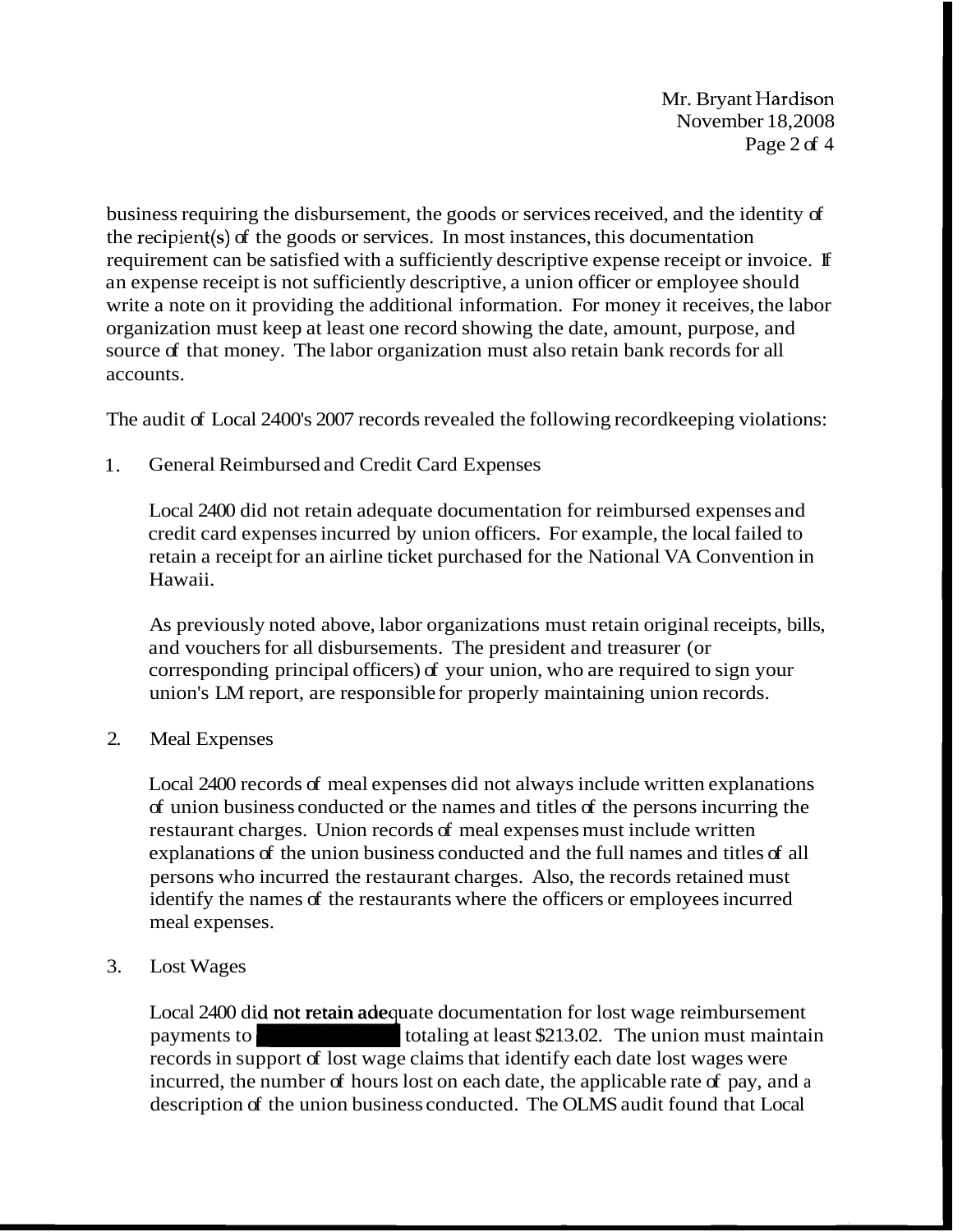,Mr. Bryant Hardison November 18,2008 Page 3 of 4

2400 did not require submission of lost wage vouchers providing the aforementioned information.

### 4. Receipt Dates not Recorded

Local 2400 did not retain a receipts journal or any other record regarding receipts other than a deposit slip booklet, which reflect the date the union deposited money, but not the date money was received. Union receipts records must show the date of receipt. The date of receipt is required to verify, explain, or clarify amounts required to be reported in Statement B (Receipts and Disbursements) of the LM-3. The LM-3 instructions for Statement B state that the labor organization must record receipts when it actually receives money and disbursements when it actually pays out money. Failure to record the date money was received could result in the union reporting some receipts for a different year than when it actually received them.

# 5. Information not Recorded in Meeting Minutes

During the audit, Mr. Harold Couch advised OLMS that the executive board authorized union members selected to attend union business related trips and training at its monthly meeting. However, the minutes of the meeting do not contain any reference to those issues. The membership meeting minutes do state that the membership authorized the executive board to determine who will be attending union business related trips at the union's expense. Minutes of all membership or executive board meetings must report any disbursement authorizations made at those meetings.

### 6. Reimbursed Auto Expenses

Union officers who received reimbursement for business use of their personal vehicles did not retain adequate documentation to support payments to them during 2007. The union must maintain records which identify the dates of travel, locations traveled to and from, and number of miles driven. The record must also show the business purpose of each use of a personal vehicle for business travel by an officer or employee who was reimbursed for mileage expenses.

Based on your assurance that Local 2400 will retain adequate documentation in the future, OLMS will take no further enforcement action at this time regarding the above violations.